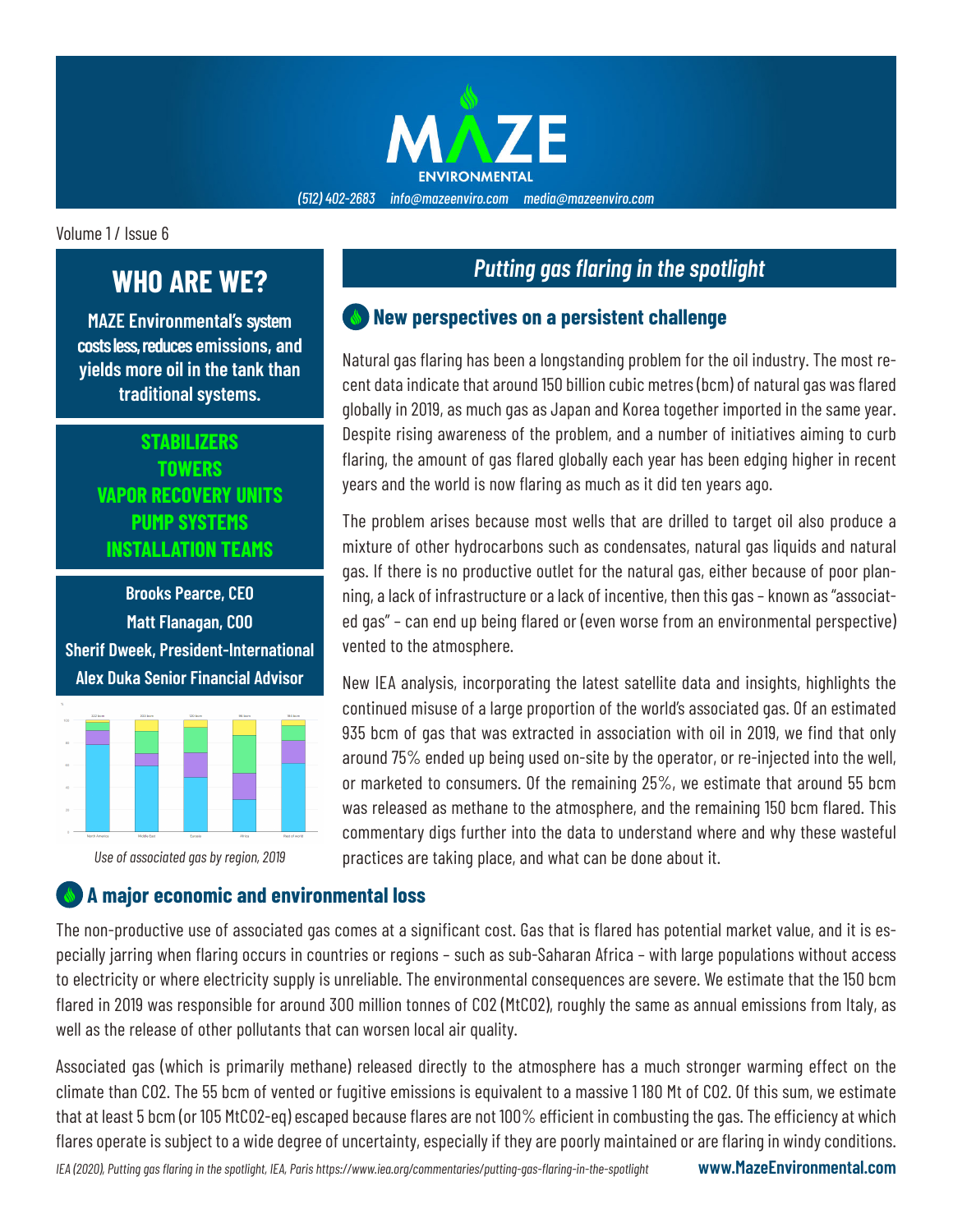One recent study by the Environmental Defense Fund in the Permian Basin found that 11% of flares were unlit or malfunctioning and so venting methane to the atmosphere.

Reductions in flaring and venting of associated gas need to go hand-in-hand to ensure effective management of emissions; if a clampdown on flaring were to increase venting, that could quickly lead to a worse outcome.



The data on flaring and venting of natural gas are largely derived from satellite data rather than company or national reporting. Lit flares have been readily visible from space for some time, and – more recently – the plumes from major leaks of methane from oil and gas facilities are being detected too.

These flaring data show that, in 2019, almost half of global gas flaring occurs in four countries: Russia, the United States, Iraq and Iran; these countries are also

some of the world's largest oil producers, accounting together for almost 40% of global output. Not all of the world's major producers flare large volumes: Saudi Arabia, for example, has a flaring intensity around ten times lower than Russia.

Satellite observations allow for a more detailed understanding of the size of flares and how often they are in use. Of the 150 bcm of gas flared in 2019, around two-thirds was from flares that were operating more or less continuously, known as "routine" flaring (defined as operating more than 85% of the time). Russia, Iraq, Iran, Venezuela and Algeria are some of the main sources of large, continuous flares. In Russia, this is often the case for remote oil fields or in areas where oil companies face difficulties in securing access to Gazprom's pipeline network.

There are also instances of flares that are more intermittent and of shorter duration. This is the case in many of the unconventional basins in the United States, where production has grown very quickly over the last decade. US output of associated gas has doubled since 2010, but flaring has increased by more than four times. Each unconventional oil well produces relatively small volumes of associated natural gas, but there are a large number of these wells, and the associated gas (as with the oil) sees high initial flow rates followed by relatively rapid declines and a long tail of low production. Incidences of flaring occur because operators argue that it is uneconomic to bring this gas to market, because operators begin oil extraction prior to the development of a gas pipeline connection, or because gas infrastructure is not sized to handle the short periods of peak production.

## *Shorter-duration flaring can also be for safety reasons, for example if gas pressure has built up due to a change in operating conditions.*

Bringing associated gas to consumers via a connection to an existing gas network, wherever possible, is clearly a preferable way to avoid flaring, but it is not the only way. As noted above, operators can also utilise gas onsite, either to power operations, to be reinjected into the reservoir for pressure support or potentially for enhanced oil recovery. In addition, there is a host of other options to make productive use of the gas. Modular solutions have found increasing uptake in onshore applications including portable CNG or mini-LNG facilities, small-scale gas-to-methanol or gas-to-liquids conversion plants or onsite direct-to-grid